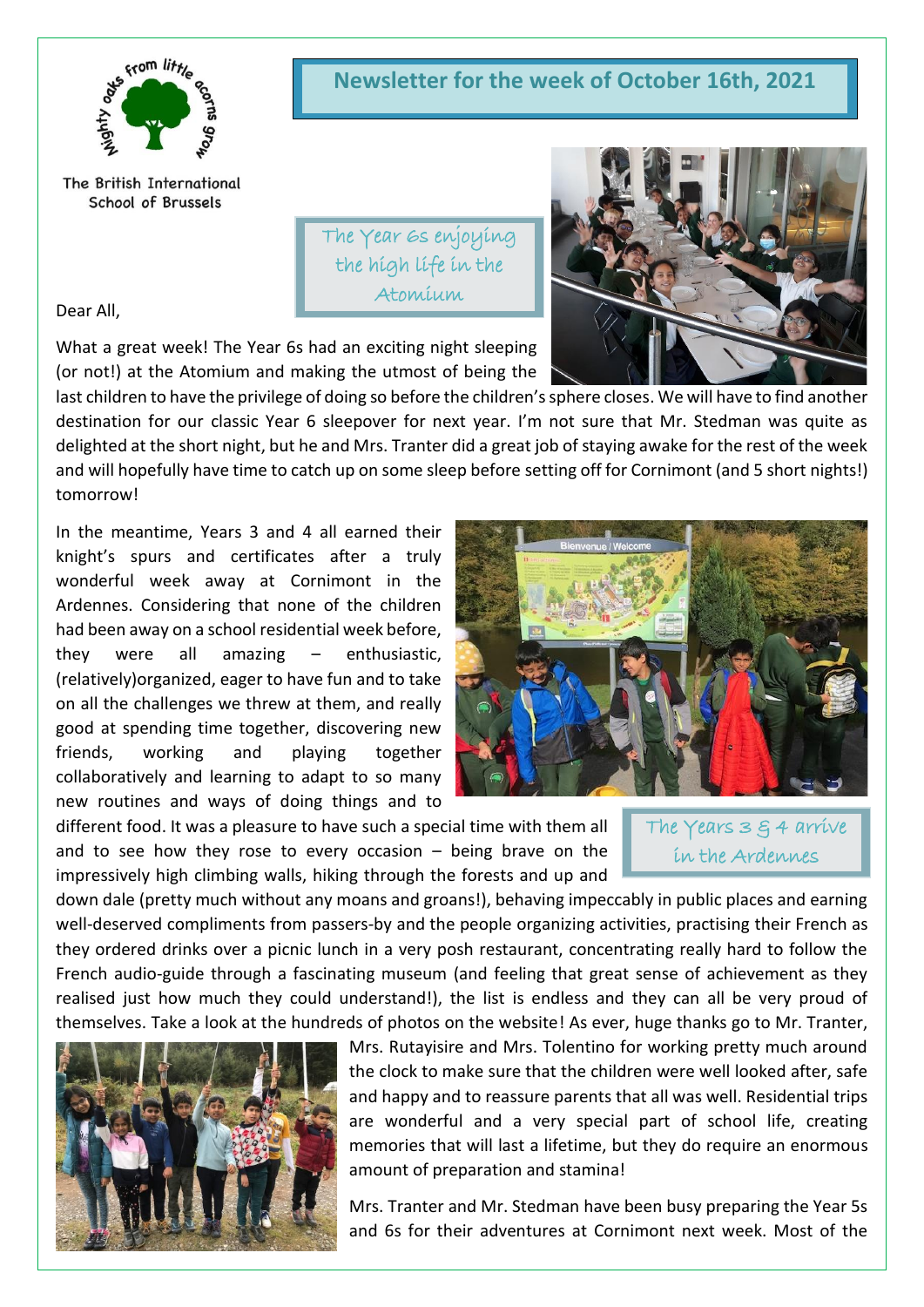children have already been away and are old hands at residential trips, so their challenges will be different, and the pace of the week will, I'm quite sure, be intense and exciting – there are plenty of great activities in store!

Back at school in Acorn it has been a busy, but peaceful week enjoying lots of learning and the pleasures of autumn, with time in the garden and seasonal fun and games in and out of the classroom. The Home School letter this week concentrates on the Acorn classes and gives a lovely overview of everything that is going on. Let's hope we have a couple more weeks of autumn sunshine and colour to end this half-term well.

# Well done to everyone for a week of hard work, and a particular well done to the following:







#### **Nursery**

Uddhav for super counting skills using the conkers

Jacklyne for taking such good care of our baby dolls.

#### Reception:

Sai Krishna, for the interesting vocabulary used during our subject The Human Body.

Saahithi, for her good work in our literacy sessions and trying hard to remember the letter sounds.

## Year 1:

Hridhya, for always being so kind and friendly and for fabulous estimating work this week.

Bhavin, for using beautiful descriptive language when writing a poem this week.

## Year 2:

Ektha, for a great start as Eco-monitor.

Aasvi, for excellent progress in reading since the beginning of term.

**Information for the week** 



• Please make sure you have returned the **permission and contact forms to the school office** so that we are able to contact you if we need to speak to you urgently.



• Years 5 & 6 are leaving for their residential trip to Cornimont on **Sunday**  afternoon, October 17<sup>th</sup> at 14h. Please make sure that you arrive on time as the coach will leave promptly and we cannot wait for anyone who is late!  $\mathbb{R} \mathbf{\&} \mathbf{\&} \mathbf{\&}$